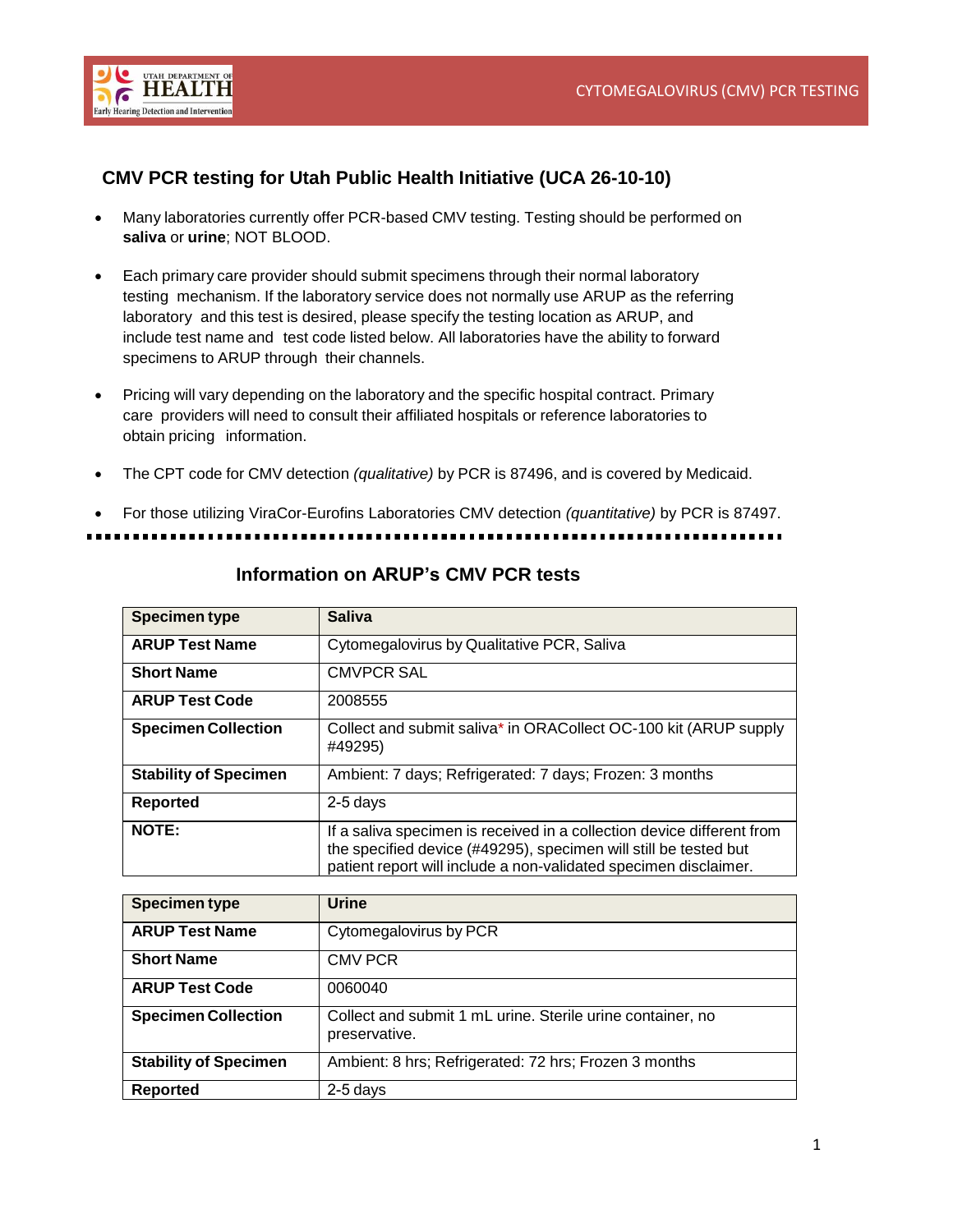

- Logistical questions:
	- o Please contact ARUP's Account Executive: Scott Blaylock (scott.blaylock@aruplab.com) (801) 583-2787 ext 2672
- **How to obtain the saliva\* collection kit (ORAcollect OC-100):**
	- o **[Option 1]** If your facility or affiliated hospital is an ARUP client, kits can be obtained through ARUP eSupply.
		- [Access](file://///utah/dfhp/users/CSHCN/smcvicar/CMV%20Final%20Materials/Access) eSupply in ARUP Connect or contact Client Services at (800) 522-2787, [clientservices@aruplab.com](mailto:clientservices@aruplab.com) or chat online.
			- Not yet enrolled at ARUP Connect? Visit <https://www.aruplab.com/testing/client-supply> to find out more about how ARUP Connect can work for you.
		- **Please specify ARUP supply #49295 and number of collection kits required.**
	- o **[Option 2]** If kits are not obtained from ARUP as a client supply:
		- Kits can be purchased in bulk from DNA Genotek.
		- Sales Contact: Alexandra Lavigne (1-866-813-6354 x 2286)
		- Shelf life is 24 months from the date of manufacture.

| Order Volume            | $Cost + shipping$                                            |
|-------------------------|--------------------------------------------------------------|
| 25 kit minimum order    | $\frac{1}{2}$ \$9.50/kit + \$50 handling fee + shipping cost |
| $50+$ kits              | Same as above, no minimum handling fee                       |
| Bulk orders (≥200 kits) | Volume discounts may apply; contact DNA Genotek.             |

This is the standard US Commercial pricing.

OraCollect OC-100 Saliva Collection Training Video: [https://www.youtube.com/watch?v=XMdDeusQ\\_lY](https://www.youtube.com/watch?v=XMdDeusQ_lY)

(Remember to avoid breastmilk in the infant's mouth for at least two hours prior to saliva collection)